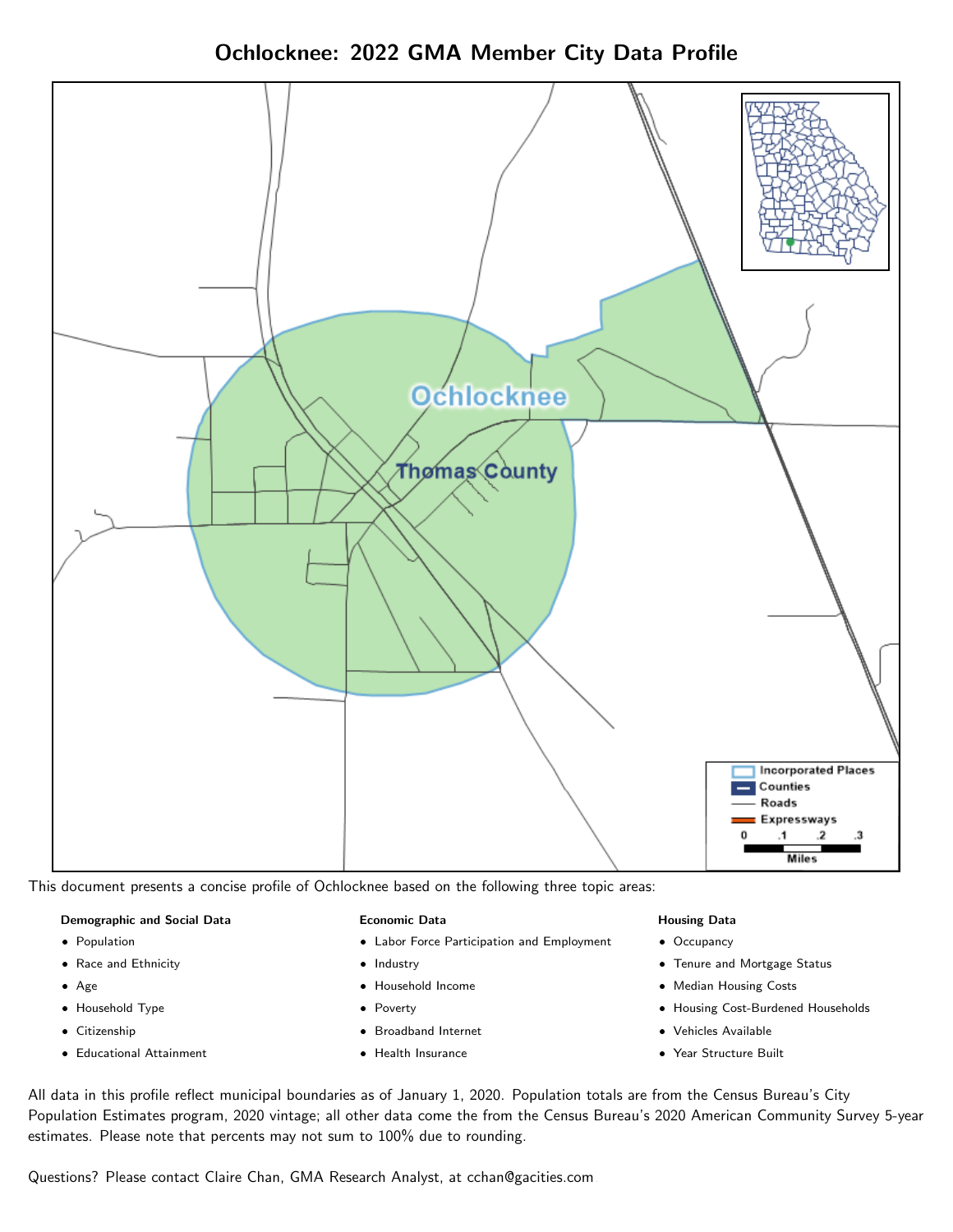## Ochlocknee: Demographic and Social



Age 0% 2% 4% 6% 8% Male **Female** Female 8% 6% 4% 2% 85 and over 80-84 75-79 70-74 65-69 60-64 55-59 50-54 45-49 40-44 35-39 30-34 25-29 20-24 15-19  $10-14$ 5-9 Under 5

**Citizenship** 



Source: American Community Survey, 2020 5-year estimates, table B05002 Source: American Community Survey, 2020 5-year estimates, table B15002

Race and Ethnicity



Source: U.S. Census Bureau, City Population Estimates, 2020 vintage Source: American Community Survey, 2020 5-year estimates, table B03002

#### Household Type



Source: American Community Survey, 2020 5-year estimates, table B01001 Source: American Community Survey, 2020 5-year estimates, table B11001

#### Educational Attainment



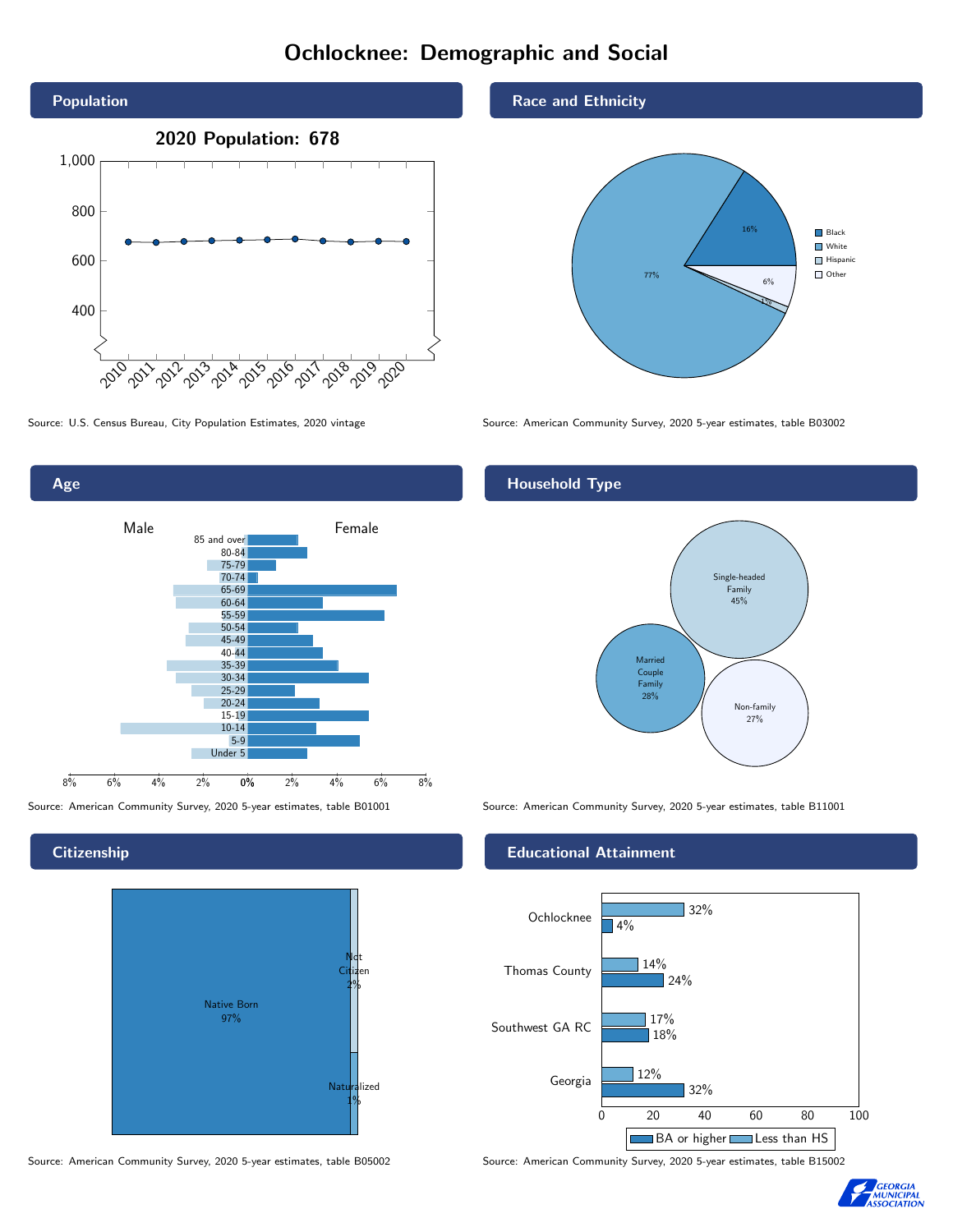## Ochlocknee: Economic



Source: American Community Survey, 2020 5-year estimates, table B23001 Note: Unemployment rate is based upon the civilian labor force.

#### Industry

| Agriculture, forestry, fishing and hunting, and mining      | 6%    |
|-------------------------------------------------------------|-------|
| Construction                                                | 10%   |
| Manufacturing                                               | 21%   |
| <b>Wholesale Trade</b>                                      | 3%    |
| Retail Trade                                                | 7%    |
| Transportation and warehousing, and utilities               | $4\%$ |
| Information                                                 | $1\%$ |
| Finance and insurance, real estate, rental, leasing         | 11%   |
| Professional, scientific, mgt, administrative, waste mgt    | $4\%$ |
| Educational services, and health care and social assistance | 12%   |
| Arts, entertainment, recreation, accommodation, food        | 19%   |
| service                                                     |       |
| Other services, except public administration                | 3%    |
| Public administration                                       | $0\%$ |

Source: American Community Survey, 2020 5-year estimates, table C24030



Source: American Community Survey, 2020 5-year estimates, tables B19013 and B19025 Source: American Community Survey, 2020 5-year estimates, table B17010



#### Health Insurance



Source: American Community Survey, 2020 5-year estimates, table B28002 Source: American Community Survey, 2020 5-year estimates, table B18135



#### Poverty